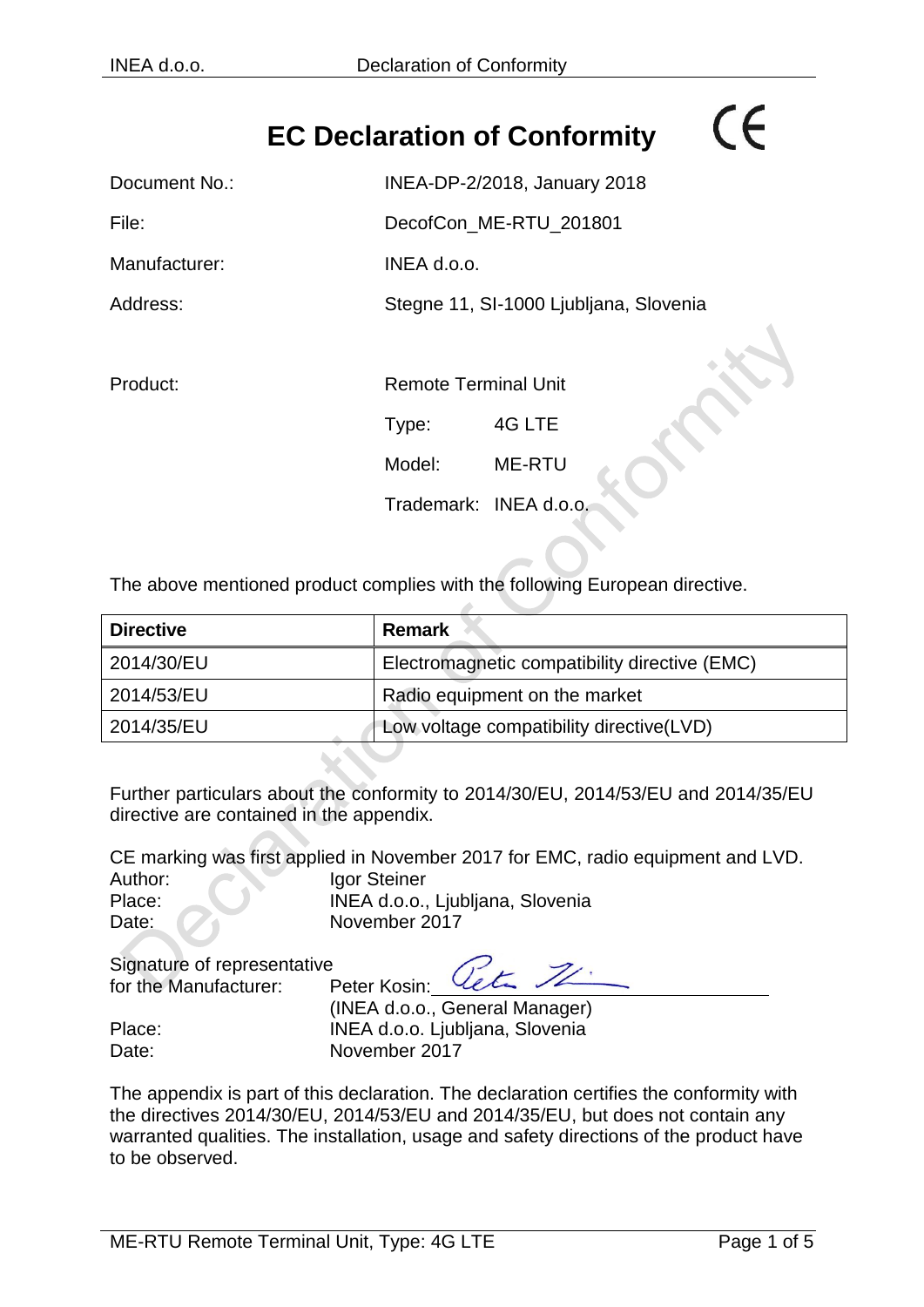#### **Appendix – Remote Terminal Unit ME-RTU with regards to EMC**

Document No.: INEA-DP-2/2018, January 2018

Product: The following product produced *from November*  2017 is covered by this declaration.

| <b>Product Name</b> |  |
|---------------------|--|
| ME-RTU              |  |
|                     |  |

The conformity of the mentioned product with the regulations of the Directive 2014/30/EU and 2014/53/EU for Electromagnetic Compatibility and radio equipment is shown by application of Test reports. This is supported by selected product tests to the following EMC standards directly and indirectly when generic EMC standards are used.

Note: The mentioned product must be used as directed in the product documentation in order to provide full compliance. As the ME-RTU is an open type of equipment, the module must be installed into the control enclosure with standard EMC procedures applied to achieve full compatibility to European Standards.

List of standards and tests:

| EN 61131-2: 2007                 | Programmable controllers - Part 2: Equipment requirements and tests                       |
|----------------------------------|-------------------------------------------------------------------------------------------|
| Draft EN 303 446-2               | ElectroMagnetic Compatibility (EMC) standard for combined and/or                          |
|                                  | integrated radio and non-radio equipment; Part 2: Specific conditions for                 |
|                                  | equipment intended to be used in industrial locations; Harmonised                         |
|                                  | Standard covering the essential requirements of article 3.1(b) of Directive<br>2014/53/EU |
| Draft EN 301 489-1               | ElectroMagnetic Compatibility (EMC) standard for radio equipment and                      |
|                                  | services; Part 1: Common technical requirements; Harmonised Standard                      |
|                                  | covering the essential requirements of article 3.1(b) of Directive                        |
|                                  | 2014/53/EU and the essential requirements of article 6 of Directive<br>2014/30/EU         |
| Draft EN 301 489-17              | ElectroMagnetic Compatibility (EMC) standard for radio equipment and                      |
|                                  | services; Part 17: Specific conditions for Broadband Data Transmission                    |
|                                  | Systems; Harmonised Standard covering the essential requirements of                       |
|                                  | article 3.1(b) of Directive 2014/53/EU                                                    |
| EN 61000-6-4:2007                | Conducted emission measurement, Class A                                                   |
| EN 55032:2012<br>EN 55014-1:2006 | Discontinuous disturbance measurement                                                     |
| + A1:2009 + A2:2011              |                                                                                           |
| EN 61000-6-4:2007                | Radiated emission measurement, Class A                                                    |
| EN 55032:2012                    |                                                                                           |
| EN 61000-4-2:2009                | Immunity to electrostatic discharge, achieved criterion A                                 |
| EN 61000-4-3:2006                | Radiated electromagnetic field immunity test (RS), achieved criterion A                   |
| $+$ A1:2008 + A2:2010            |                                                                                           |
| EN 61000-4-4:2004                | Electrical fast transient/burst immunity test, achieved criterion A                       |
| EN 61000-4-5:2006                | Surge immunity test, achieved criterion A                                                 |
| EN 61000-4-6:2009                | Immunity to conducted disturbances induced by RF fields (CS),                             |
|                                  | achieved criterion A                                                                      |
| EN 61000-4-8:2010                | Magnetic field immunity test, achieved criterion A                                        |
| EN 61000-4-11:2004               | Voltage dips and short interruptions immunity test (DIP), achieved                        |
|                                  | criterion A, B                                                                            |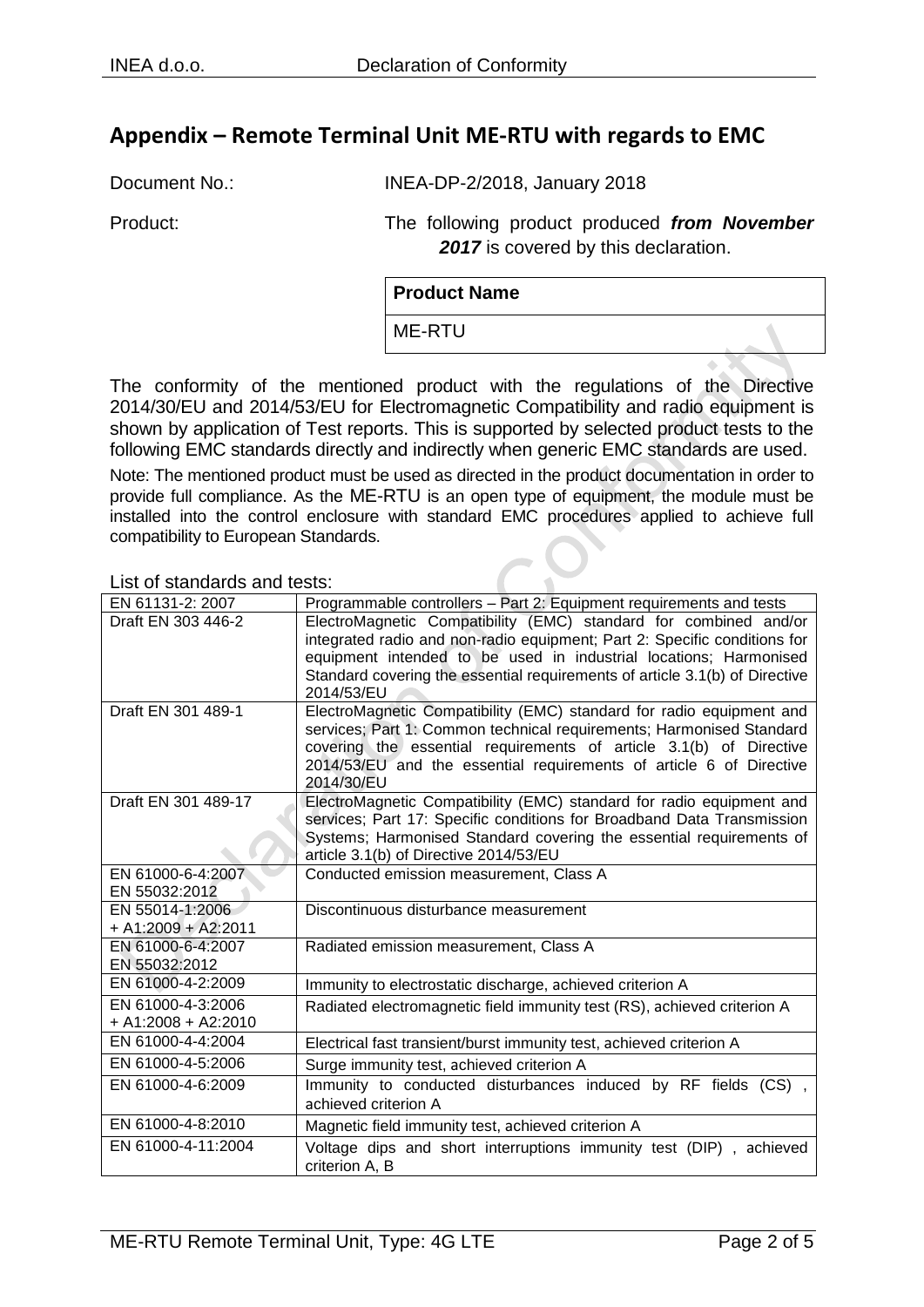The EMC declaration of Remote Terminal Unit ME-RTU is done based on the examination by the following independent test organization.

| Test organization: | Slovenian Institute of Quality and Metrology SIQ       |  |
|--------------------|--------------------------------------------------------|--|
|                    | Tržaška c. 2, 1000 Ljubljana, Slovenia                 |  |
| Test laboratory:   | SIQ Ljubljana                                          |  |
| (place of test)    | Mašera-Spasićeva ulica 10, SI-1000 Ljubljana, Slovenia |  |
| Subject file No.:  | C <sub>20171956</sub>                                  |  |
| Test Report No.:   | T251-0620/17                                           |  |
| Date:              | 2017-11-17                                             |  |

Decision is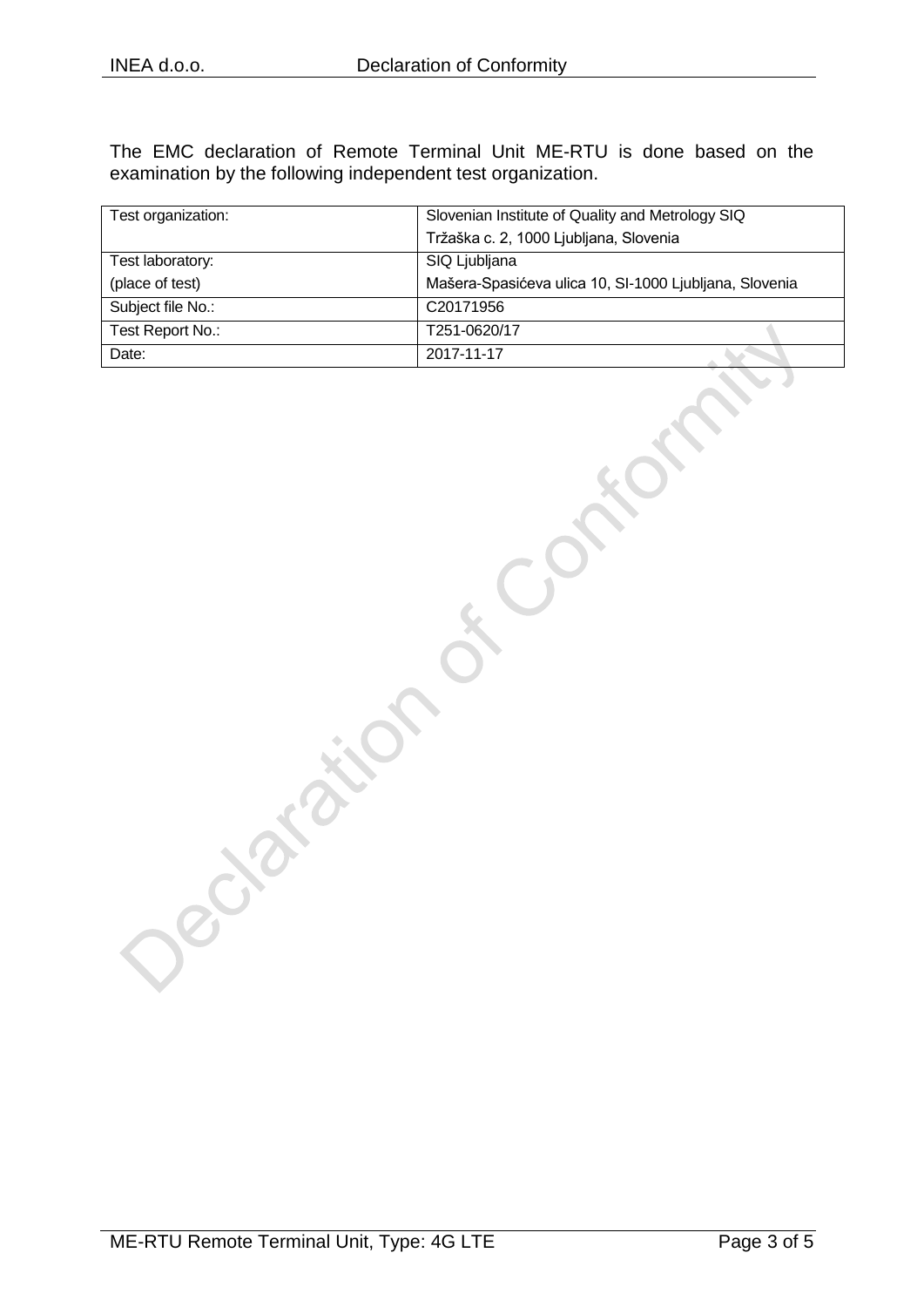#### **Appendix – Remote Terminal Unit ME-RTU with regards to LVD**

Document No.: INEA-DP-2/2018, January 2018

Product: The following product produced *from November*  2017 is covered by this declaration.

| <b>Product Name</b> |  |
|---------------------|--|
| ME-RTU              |  |

The conformity of the mentioned product with the regulations of the Directive 2014/35/EU for Low voltage Compatibility is shown by application of Test reports. This is supported by selected product tests to the following LVD standards directly and indirectly when generic LVD standards are used.

List of standards: EN 60950-1:2006 + A1:2010 + A2:2013 + A11:2009 + A12:2011

The LVD declaration of Remote Terminal Unit ME-RTU is done based on the examination by the following independent test organization.

| Test organization: | Slovenian Institute of Quality and Metrology SIQ |
|--------------------|--------------------------------------------------|
|                    | Tržaška cesta 2, 1000 Ljubljana, Slovenia        |
| Test laboratory:   | Slovenian Institute of Quality and Metrology SIQ |
| (place of test)    | Mašera-Spasićeva ulica 10, SI-1000 Ljubljana     |
| Test Report No.:   | T223-0570/17                                     |
| Date:              | 2018-01-04                                       |

elays